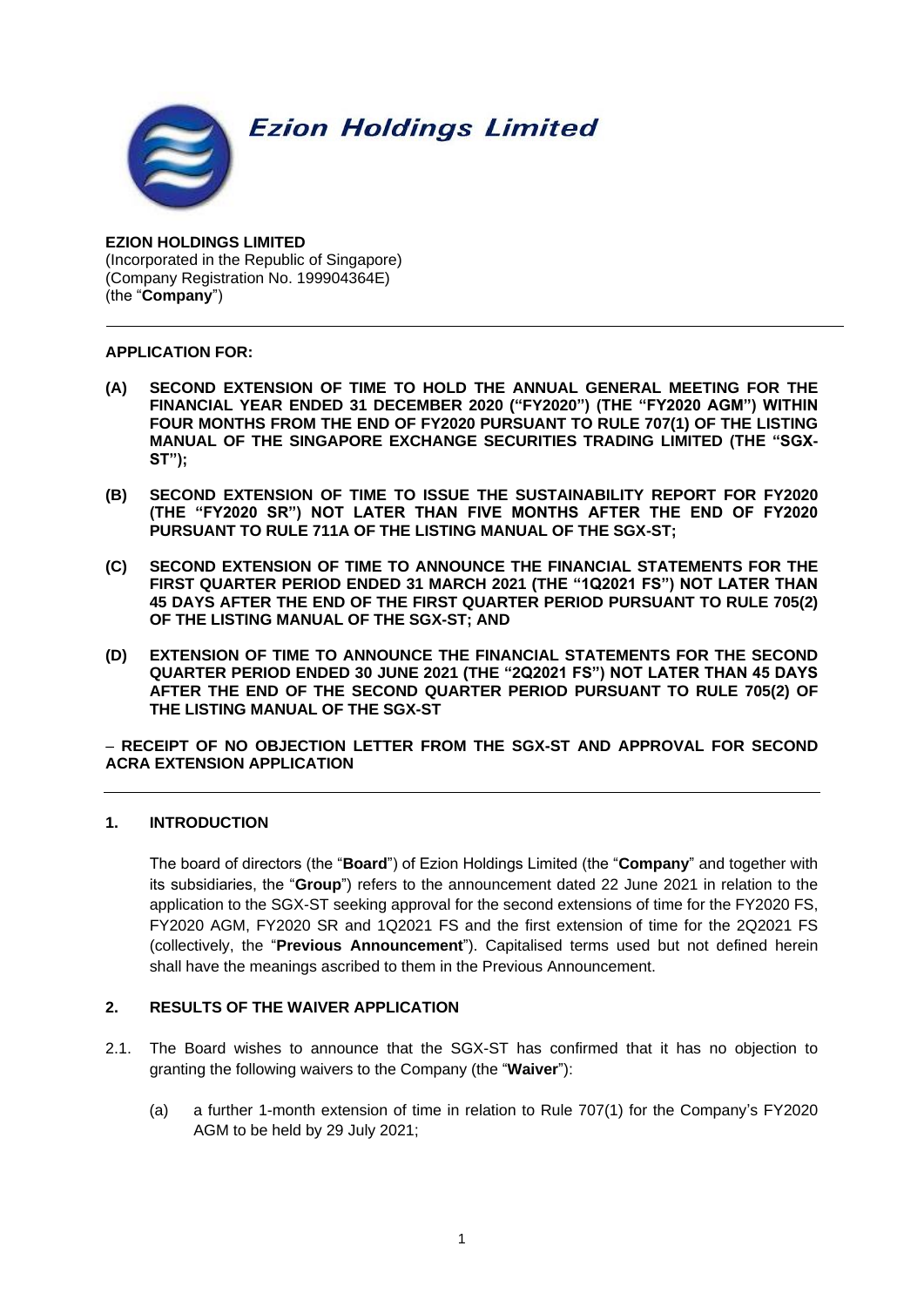- (b) a further 1.5-month extension of time in relation to Rule 711A for the Company's FY2020 SR to be issued by 15 July 2021;
- (c) a further 1.5-month extension of time in relation to Rule 705(2) for the Company's 1Q2021 FS to be announced by 29 July 2021 ("**1QFY2021 FS Waiver**"); and
- (d) a 1.5-month extension of time in relation to Rule 705(2) for the Company's 2Q2021 FS to be announced by 28 September 2021 ("**2QFY2021 FS Waiver**"),

subject to the following:

- (i) the Company announcing the Waiver granted, the reasons for seeking the Waiver, the conditions as required under Mainboard Listing Rule 107 and if the Waiver conditions have been satisfied. If the Waiver conditions have not been met on the date of the announcement, the Company must make an update announcement when the conditions have all been met;
- (ii) submission of a written confirmation from the Company (for the 1QFY2021 FS Waiver and the 2QFY2021 FS Waiver) that it is not aware of any information that will have a material bearing on investors' decision which has yet to be announced by the Company (for the 1QFY2021 FS Waiver and the 2QFY2021 FS Waiver); and
- (iii) the Company convening the annual general meeting by 29 July 2021.
- 2.2. The Company has complied with the above conditions (i) (please see the reasons for the SGX-ST Extension Applications as set out in paragraph 2 of the Previous Announcement) and (ii), and will be convening its FY2020 AGM by 29 July 2021 in accordance with condition (iii).

### **3. RESULTS OF THE SECOND ACRA EXTENSION APPLICATION**

The Board wishes to announce that pursuant to the reply from the Accounting and Corporate Regulatory Authority, the Company has been granted a further extension of time under Section 175(2)(a) of the Companies Act (Chapter 50 of Singapore) to hold the FY2020 AGM by 28 August 2021 and to file the financial statements which are made up to 31 December 2020 by 28 September 2021.

#### **4. TIMELINE**

| S/No. | <b>Milestone</b>                                          | Date                                                                 |
|-------|-----------------------------------------------------------|----------------------------------------------------------------------|
|       | Issue of the FY2020 annual report and<br><b>FY2020 SR</b> | Issued on 14 July 2021                                               |
| 2.    | Holding of the FY2020 AGM                                 | To be held on 29 July 2021, 10.00 a.m. by<br>way of electronic means |
| 3.    | Announcement of the 1Q2021 FS                             | By 29 July 2021                                                      |
| 4.    | Announcement of the 2Q2021 FS                             | By 28 September 2021                                                 |

### **5. TRADING CAUTION**

Although the Company's shares are currently under suspension, shareholders, securityholders and investors are advised to read this announcement and any past and future announcements by